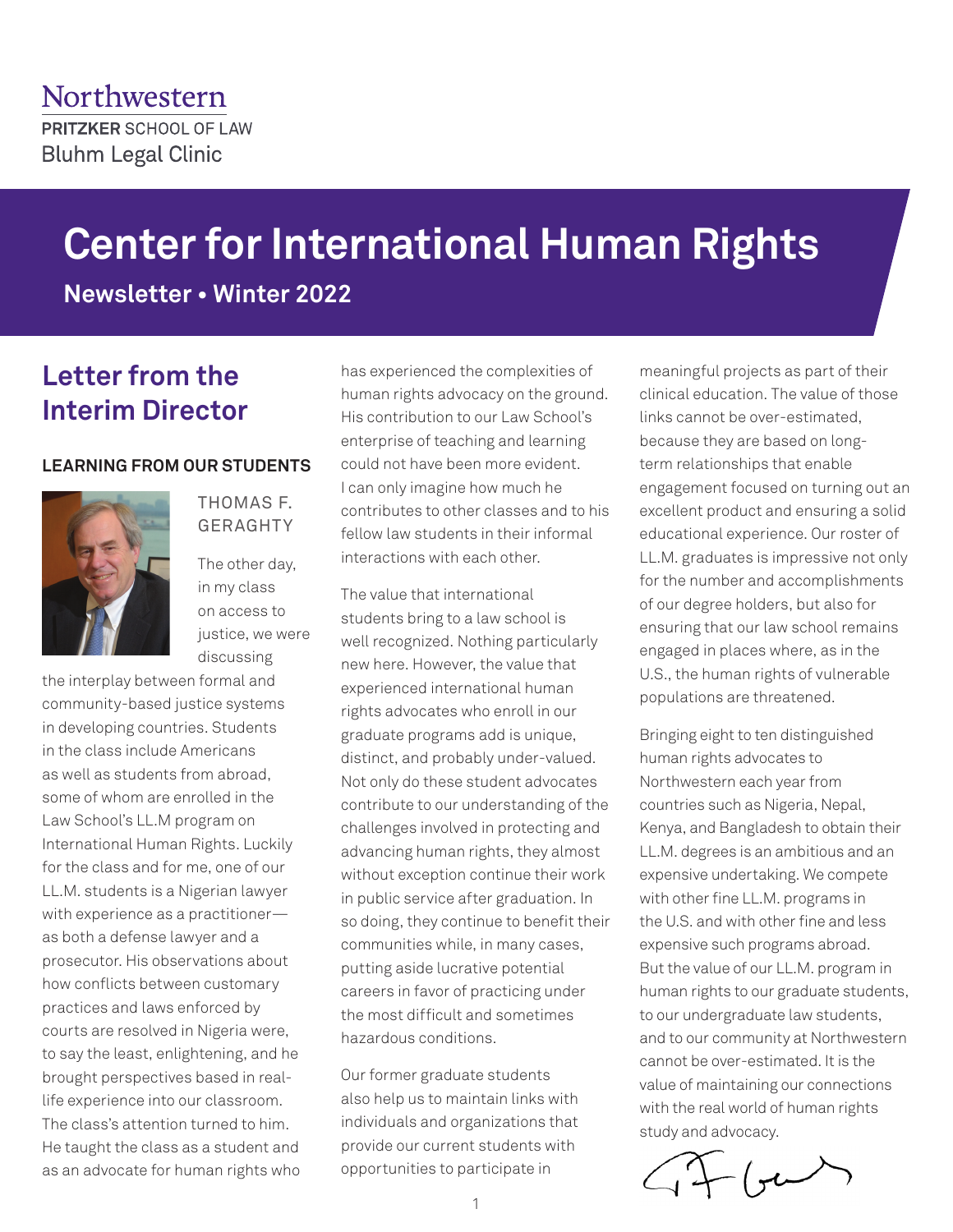# **Northwestern Law to Honor Women Judges in Afghanistan**

# **JUDGE ANISA RASOOLI WILL ACCEPT GLOBAL JURIST OF THE YEAR AWARD ON BEHALF OF ALL AFGHAN WOMEN JUDGES**

Northwestern Pritzker School of Law's Center for International Human Rights (CIHR) will award its seventh Global Jurist of the Year Award to all women judges in Afghanistan, in recognition of the courage they all have shown under the difficult circumstances of the last months. A group of Afghan women judges who have left Afghanistan will accompany Judge Anisa Rasooli when she accepts the award.

The judges will be honored during an awards dinner on Wednesday, March 2, 2022. They also will visit with scholars and judges and meet with Northwestern Law students.

The Global Jurist of the Year Award is designed to honor a sitting judge, whether in an international or national court, who has demonstrated in his or her career courage in the face of adversity to uphold and defend fundamental human rights or the principles of international criminal justice. Jurists from all nations and tribunals are eligible for consideration.

The International Refugee Assistance Project, Northwestern University Pritzker School of Law Chapter; Northwestern's Buffett Institute for Global Affairs; the International

Association of Women Judges; and the International Law Foundation are cosponsors of the event.

"The women judges of Afghanistan have, by their example and through their work, demonstrated unimaginable courage and commitment," said Northwestern Law professors Tom Geraghty and Juliet Sorensen in a joint statement. "They continue to stand for right even as they endure the heartbreaking hardships that recent events have forced upon them. We at Northwestern's Center for International Human Rights look forward to welcoming these distinguished women to Chicago and to honoring them with the CIHR's Global Jurist of the Year Award."

Known as "the RBG of Afghanistan," Judge Rasooli is the only woman to be nominated twice to the Afghan Supreme Council, nominated by both former president of Afghanistan Hamid Karzai and by former Afghan President Ashraf Ghani. The first vote failed in parliament by a small margin. The second vote never got scheduled because of the fall of the government. Judge Rasooli has served in all major courts both in first instance and appellate courts. She has served on both the anti-corruption courts and the court for serious crimes of violence against women. One of her many projects was heading a threeyear study on prison reform. She is a past president of the Afghan Women Judges Association.

Judge Rasooli and her family were able to leave Afghanistan and are now in Poland. She received a Humanitarian Special Benefits Parole visa for her and her family and is



expected to relocate to the United States in the near future.

Past recipients of the CIHR's Global Jurist Award include Justice Mumbi Ngugi, Judge of the High Court of Kenya; Judge Silvia Fernández de Gurmendi, president of the International Criminal Court and a national of Argentina; Justice Rosalie Silberman Abella of the Supreme Court of Canada; the Honorable Gloria Patricia Porras Escobar, president of the Guatemalan Constitutional Court; and Justice Shireen Avis Fisher, president of the Special Court for Sierra Leone. In 2013, Acting Chief Justice Dikgang Moseneke of South Africa's Constitutional Court was the first recipient of the Global Jurist Award.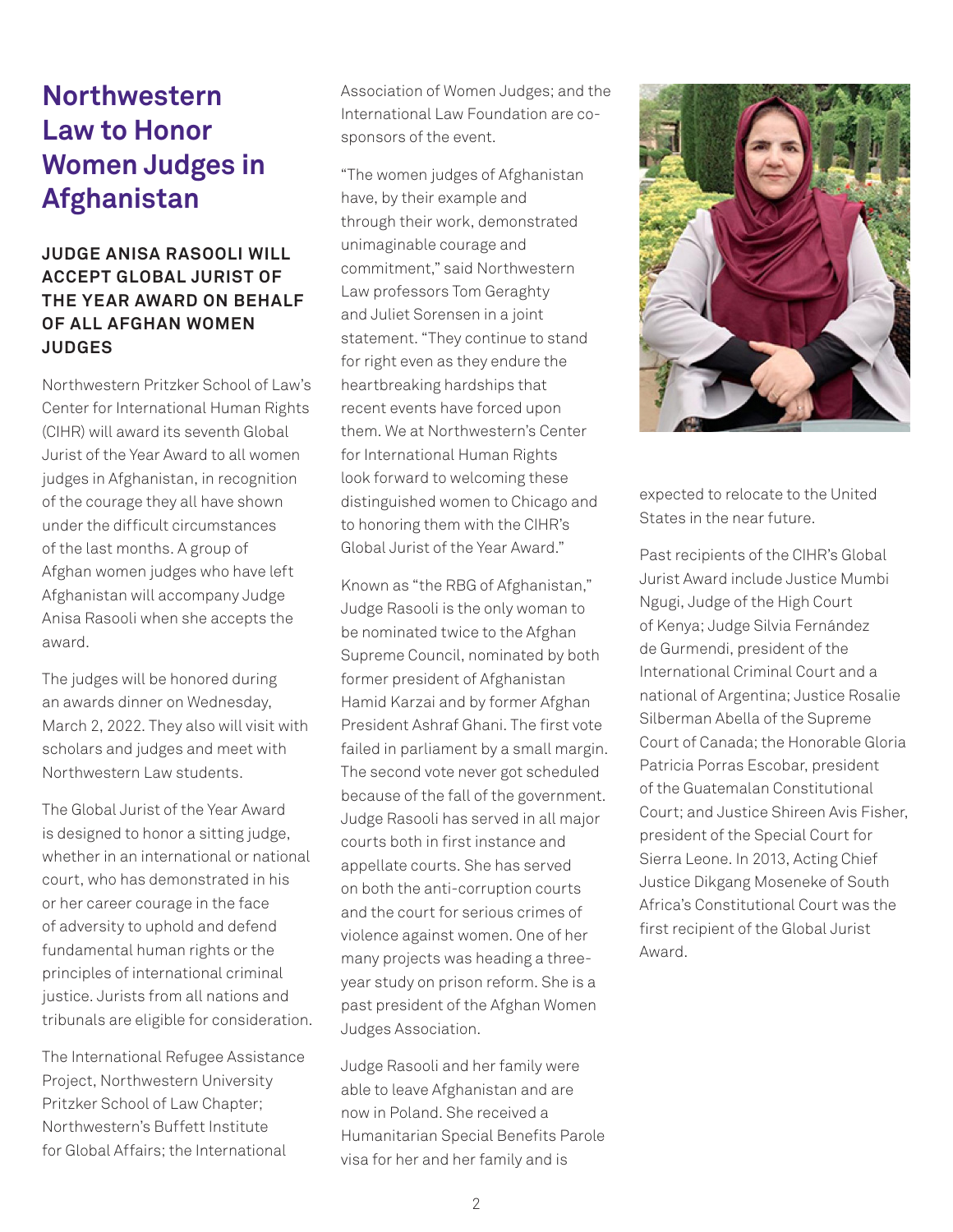# **CIHR Project Snapshots**

# **HUMAN RIGHTS EDUCATION AND TRAINING IN THE REPUBLIC OF GEORGIA**

Bridget Arimond, Clinical Professor of Law, has continued her human rights education and training work in the Republic of Georgia, under the auspices of the East West Management Institute's USAIDfunded project on Promoting Rule of Law in Georgia (PROLoG). During Spring 2020, Arimond designed and taught an eight-session distance learning course for Georgian law students, "Human Rights Advocacy within the United Nations System: A Practical Course for Human Rights Advocates." Twelve law students from various Georgian law schools were selected to participate based on their academic records and prior volunteer work with human rights NGOs. Following the class sessions, each student had the opportunity to practice what they had learned by drafting a mock report for one of the UN human rights mechanisms. Each student received individual feedback from Arimond, and some expressed their intent to incorporate the feedback into a final draft that they would submit to the appropriate UN body.

During late July 2021, Arimond traveled to Georgia for a series of meetings and workshops in support of clinical legal education. The first three days of her visit continued her longstanding work with the Human

Rights Clinic at Ilya State University School of Law in Tbilisi. Arimond, along with Bluhm Legal Clinic Executive Director Shericka Pringle, provided advice and guidance to the Ilia State Law dean and faculty during the clinic's planning phase, and since the clinic's 2018 launch, Arimond has provided ongoing mentoring and support to the clinic faculty and students. During Arimond's July 2021 visit, she participated with the law dean and clinic faculty in a comprehensive review of the clinic's accomplishments, challenges and future plans, she held "rounds" with clinic students and faculty to discuss and strategize on current clinic cases, and she conducted a training workshop for students on writing case memos and human rights reports. She then traveled to western Georgia to begin a new partnership with law school administrators and faculty at Zugdidi University, supporting their development of a new law clinic. Arimond concluded her trip with a lengthy meeting with USAID officials at the U.S. Embassy in Tbilisi, to discuss her past and current work with law schools in Georgia.

# **COMBATTING CORPORATE IMPUNITY FOR ATROCITY CRIMES IN THE CENTRAL AFRICAN REPUBLIC**

Students in Professor Arimond's International Human Rights Advocacy Clinic are playing a key role in the pilot project of a new Geneva-based NGO, the International Platform for Corporate Liability (IPCL). IPCL's mission is to work against corporate impunity for crimes under the jurisdiction of the International

Criminal Court, namely: crimes of genocide, crimes against humanity, war crimes and crimes of aggression. As its pilot project, IPCL is examining the possible contribution of corporate actors to the commission of international crimes within the gold and diamond trade in and from the Central African Republic (CAR).

Working with IPCL's international team, IHR Advocacy Clinic students have conducted extensive research into the gold and diamond trade originating in CAR as well as the proximity to mining sites of atrocity crimes, in order to identify corporate actors whose activities may make them complicit in international crimes. Where possible, they have communicated with contacts on the ground in and near CAR, and they have pored through countless UN reports, US sanctions documents, reports by human rights NGOs, news media articles, online databases, and countless other sources. Students have also studied international criminal law decisions, to understand the elements that must be proved to establish criminal liability. Although work on this project is continuing, students engaged in this project have already prepared extensive reports on companies whose activities suggest possible complicity in international crimes.

Through this project, IHR Advocacy students have enhanced their ability to conduct research and analysis of complex data relevant to human rights violations, and they have had the opportunity to meet regularly with and learn from international partners with expertise in human rights and humanitarian law. The reports they have contributed to this project have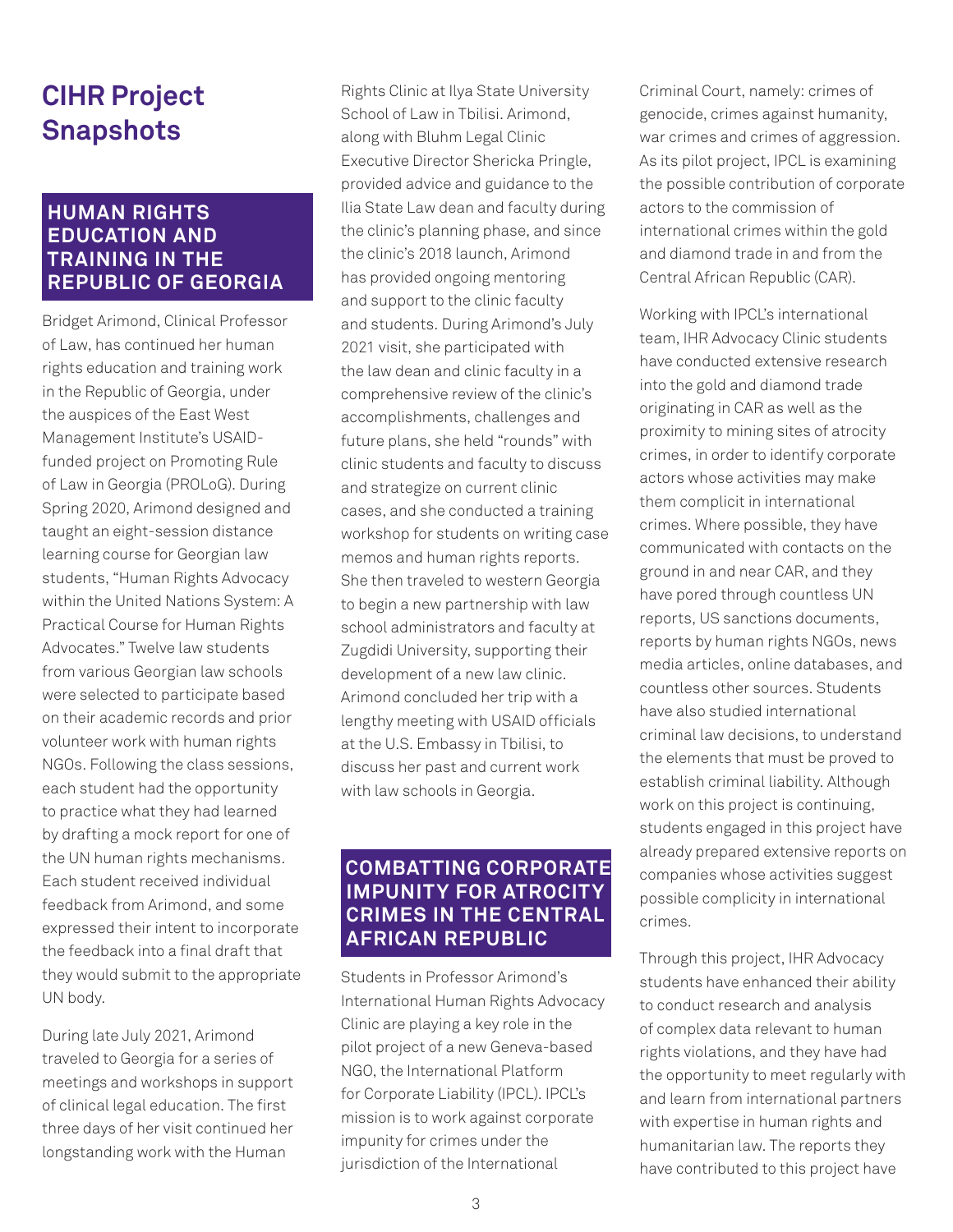#### *CIHR Updates, continued*

been well received by the experts at IPCL.

Students who have contributed to this project include Snjeza Barrack, James Ford, Unusa Karimu, Michelle Kim, Chuka Arinze Onyia, Rabia Sener, Henna Shah, Reynolds Taylor, and Kwashay Wilkerson.

# **INTERNATIONAL ADVOCACY IN SUPPORT OF INDIGENOUS PEOPLE'S OPPOSITION TO ETHIOPIA'S LEGA DEMBI GOLD MINE**

Environmental contamination from Ethiopia's Lega Dembi gold mine has caused catastrophic harm to the health and well-being of the indigenous Guji people living in proximity to the mine. Serious deficiencies in mine management combined with lack of regulatory oversight have resulted in dangerous levels of mercury, arsenic and cyanide in the soil and water supply. This contamination has caused frequent and severe health problems, high rates of miscarriage, stillbirth, infant mortality and congenital disabilities, the withering of crops and the death of livestock. Despite long-standing community opposition, the mine remains in operation, and advocacy against the mine can bring death threats and other forms of retaliation.

In 2018, Ethiopian NGOs representing the Guji people asked Professor Arimond and her IHR Advocacy Clinic students to advocate against the mine at the international level. Since that

time, Arimond and her students have twice visited Ethiopia to meet with NGO colleagues and interview victims and other stakeholders, and they have submitted reports to various UN human rights mechanisms, leading to statements of concern and accompanying recommendations to the Ethiopian Government.

This advocacy has continued during 2021. For example, in March 2021, in collaboration with our Guji NGO partners, clinic students Chuka Arinze Onyia, Reynolds Taylor and Shay Wilkerson worked with Arimond to prepare a submission to the UN Expert Mechanism on the Rights of Indigenous Peoples (EMRIP), in response to EMRIP's Call for Input for its study of the rights of indigenous children. Using Lega Dembi as an illustrative example, we urged EMRIP to include in its study a discussion of the severe impact extractive industries can have on the rights of the indigenous child. We were very pleased that EMRIP's study, presented to the UN Human Rights Council in September 2021, not only included such a discussion but devoted a full paragraph to the Lega Dembi situation.

In June 2021, Onyia and Arimond prepared a submission to the UN Committee on the Elimination of Discrimination Against Women (CEDAW), in connection with CEDAW's development of a new General Recommendation on the rights of indigenous women and girls, including their right to effective participation, consultation and consent in public life. Our submission urged CEDAW to focus on the particular importance of this right in the context of extractives, once again using Lega Dembi as an

illustrative example. Although CEDAW has not yet completed work on the new General Recommendation, we remain hopeful that our views will be taken into consideration.

## **ADVOCATING FOR CHILDREN DEPRIVED OF LIBERTY**

Carolyn Frazier, Clinical Professor of Law, continues to focus much of her clinical work on advocating before local, regional and international bodies for children and young adults deprived of liberty in detention centers and prisons. In Malawi, where lawyers for detained children are close to nonexistent, Frazier is partnering with the Centre for Human Rights Education, Assistance and Advice (CHREAA) and the Child Rights Advocacy and Paralegal Aid Centre (CRA-PAC) to increase these children's access to justice through the development of the Malawi Children's Post-Disposition Advocacy Project. In Phase One of this Project, Frazier's clinic has worked with local partners to identify cases where youth are serving extreme sentences, or there are irregularities in their cases or sentences that can be challenged. Clinic students then conduct legal research on the issues in the cases, interview their clients (remotely during the pandemic), and draft pleadings seeking their release.

Since beginning the Project, clinic students and their local partners have filed numerous pleadings and have already secured the release of several youth on bail pending appeal. Additionally, they have successfully had other youth transferred from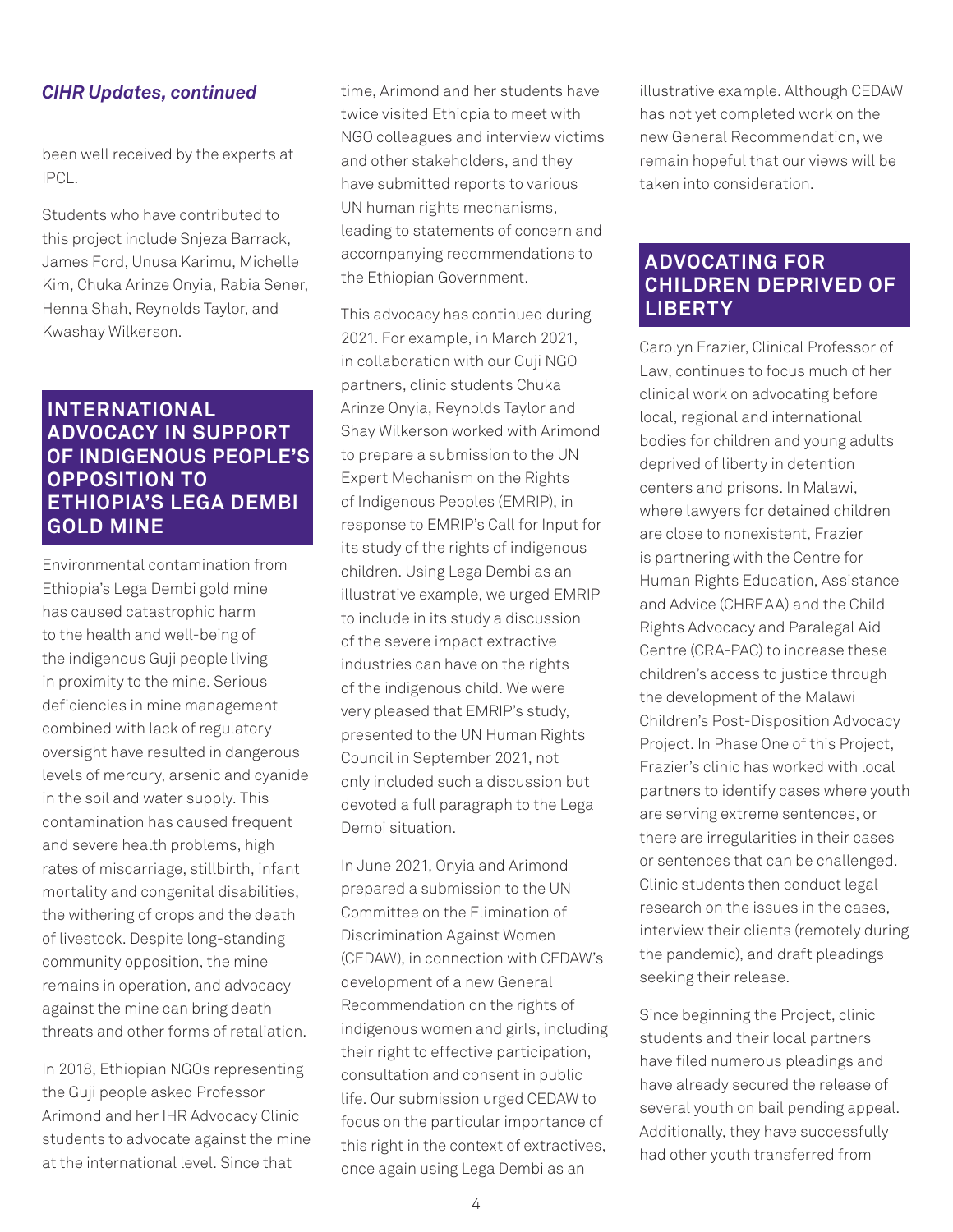adult prisons into youth reformatory centers. As they continue to bring more cases in domestic courts, students are identifying patterns in how these children's rights are being regularly violated by the State, with a plan to raise these violations before regional and international human rights mechanisms. Students are also building out a digital resource center that will serve as a repository for their research, and which will be freely accessible to local lawyers who take on children's cases pro bono pursuant to Malawi's new 25-hour annual legal pro bono requirement. A final activity planned for phase two of the project is to design and deliver trainings for lay magistrates and pro bono attorneys on Malawi's recently enacted child justice act.

In Latin America, Frazier has partnered with Justicia Juvenil Internacional (Juvenile Justice Advocates International, or JJAI) and several other Latin American child advocacy organizations to assess Latin American child justice systems' response to COVID-19 through a series of stakeholder surveys. A particular focus of their work has been to understand the impact of the pandemic on the rights of children deprived of liberty in these systems. On November 16, 2021, Frazier and her colleagues discussed the findings from their work, and best practices for protecting detained children's rights during a public health or other emergency, on a panel entitled "Respuestas de Sistemas de Justicia en LATAM ante COVID" (Reponses of Justice Systems in Latin America to COVID) at the 2021 World Congress on Justice with Children. Frazier's students have also assisted

JJAI in preparing reports to the UN Committee on the Rights of the Child and the UN Committee Against Torture regarding various countries' pre-trial use of detention.

Finally, in Myanmar, Frazier's students conducted key informant interviews with local juvenile defense attorneys as part of their ongoing effort in partnership with the International Legal Foundation to examine the conditions of confinement facing children in conflict with the law in that country.

# **ACCESS TO JUSTICE FOR WIDOWS**

When women in many parts of the world lose a spouse, they face discrimination, culturally sanctioned sexual abuse, "property grabbing" (the theft of marital assets by their spouse's family), and even suspicion of having been somehow responsible for the death of the husband. While some domestic and international laws exist to protect widows from these practices, knowledge of these laws on the ground is uneven and implementation is difficult due to women's lack of access to advocates and both formal and informal justice systems. As a result, widows often end up shunned and living in extreme poverty. As widows generally maintain responsibility for their children after their spouse's death, these children an estimated five million within Malawi alone—face the same poverty, discrimination, and lack of access to their rights as their mothers.

In partnership with the Malawi Widows Association (MAWIA), Professor Carolyn Frazier's clinic

has established a multi-year program of work to support the legal empowerment prong of MAWIA's organizational mission. This fall, MAWIA referred its first widow to the clinic for advocacy before the Malawi Human Rights Commission as well as the United Nations Special Procedures, arguing that the State is violating several of the client's human rights by prosecuting her for murdering her husband based on rumor, and in the absence of any reliable evidence to support the charges. Clinic students have conducted numerous client interviews as well as in-depth research into the cultural stigma against widows that allows anti-widow rumors to gain credence with police and prosecutors and lead to wrongful prosecutions and convictions. For their next project, students will be working with MAWIA and other NGOs to develop a paralegal training program, to train lay advocates who can educate women about their legal rights upon becoming widowed.

Part of the aim of this project is to bring greater international attention and focus to the treatment of widows, an issue which is chronically neglected. Next spring, pursuant to CIHR's consultative status with ECOSOC, Frazier's students hope to present key aspects of that first widow's case at the Sixty-Sixth Session of the Commission on the Status of Women. In April 2021, Frazier was invited by Cornell Law School to moderate a panel on widow's rights as part of a public interest series on "Transformational Lawyering."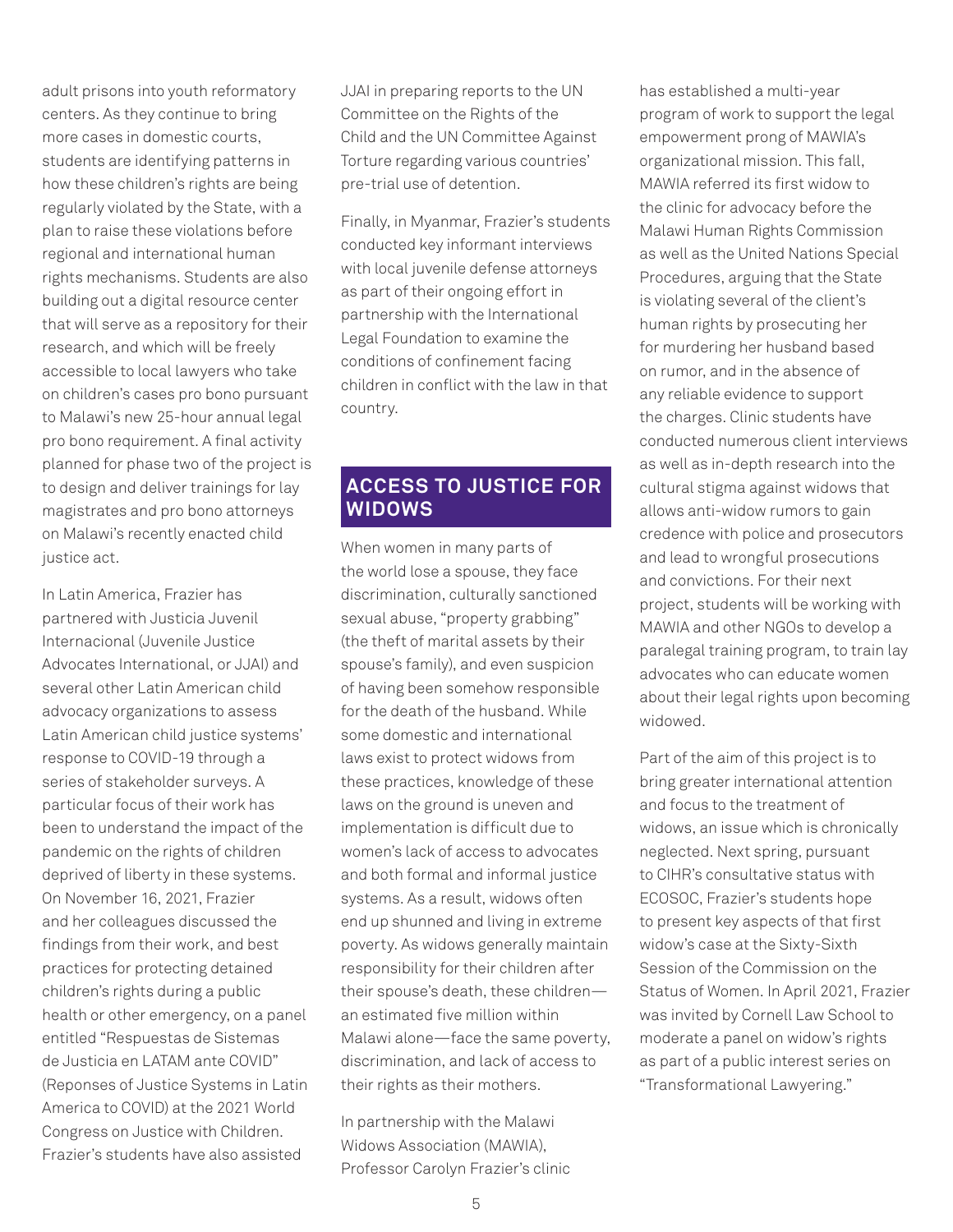# *CIHR Updates, continued*

# **TRAINING FOR ETHIOPIAN CLINICAL TEACHERS**

The CIHR's work in Ethiopia continued in 2021. In March, nine faculty and administrators of the Bluhm Legal Clinic held a virtual two-day training for 35 new Ethiopian clinical teachers, who were assembled for the training in Addis Ababa. The technical logistics that enabled the Bluhm Legal Clinic to conduct the training from Chicago were successfully managed by the Law School's information technology department. The program covered the teaching of skills, including interviewing, counseling, negotiation, and legal ethics as well as office and budget management. This program built upon the previous trainings for Ethiopian clinical teachers over the last 15 years. It is hoped that these trainings will continue combining the on-site presence of Northwestern faculty and the ability to include trainers utilizing zoom.

# **VISITING FULBRIGHT SCHOLAR, DR. MIZANIE ABATE**

The Bluhm Legal Clinic hosted Dr. Mizanie Abate, Associate Professor of Law and Associate Dean for Research, Addis Ababa University Law School as a visiting Fulbright Scholar. While in residence at the Law School, Dr. Mizanie completed an article on clinical education and legal aid in Ethiopia. He also co-taught a new course, "Access to Justice in the U.S. and in the Developing World," with

Tom Geraghty, Class of 1967 James B. Haddad Professor of Law, and participated in courses taught by CIHR faculty. While at Northwestern, Dr. Mizanie worked with Geraghty and with the Governance & Justice Group on a rapid justice assessment of Ethiopia's criminal justice system funded by UNDP. He was also part of a team, which included Geraghty, that conducted a review of Ethiopia's national law curriculum, including clinical education and legal aid. The latter project was funded by USAID.

# **RAPID JUSTICE ASSESSMENT OF ETHIOPIA**

In collaboration with the Governance & Justice Group, an NGO based in Portugal and led by Adam Stapleton and Kathryn English, British barristers who visited Northwestern in 2008- 2009 after living and working in Malawi with the Paralegal Advisory Service for 13 years, Professor Tom Geraghty obtained funding from UNDP to conduct a rapid justice assessment of Ethiopia's criminal justice system. The work was initiated and completed in 2021 under the leadership of Ethiopian colleagues who gathered statistics and conducted interviews throughout Ethiopia. This project was ongoing during the time of the conflict that originated in Ethiopia's Tigray region.

# **ASSESSMENT OF ETHIOPIA'S NATIONAL LAW CURRICULUM, INCLUDING CLINICAL EDUCATION AND LEGAL AID**

Ethiopia currently has 34 law schools located in all of its regions. Most of these law schools were established during the last 10 years, and each are required to follow a national law curriculum. As part of a USAID project focused on strengthening Ethiopia's justice institutions (The Feteh Project), funding was provided to a team of Addis Ababa University faculty members to conduct a review of Ethiopia's national law curriculum with particular focus on clinical legal education and legal aid. This project was initiated and completed in 2021. A significant recommendation made by the AAU team is that law schools in Ethiopia be given a degree of autonomy in formulating their own curricula and that increased resources be devoted to clinical legal education and legal aid. AAU faculty will publish a book on recent developments in Ethiopian legal education based upon information gathered as part of this project.

# **ACCESS TO HEALTH: SOMALIA**

This year, ATH was asked to partner with Elman Peace, a Somali NGO dedicated to promoting peace and empowering the marginalized, on initiatives at the intersection of climate change, human rights, and development. In light of the intensive impacts of climate change and the history of civil conflict in the region,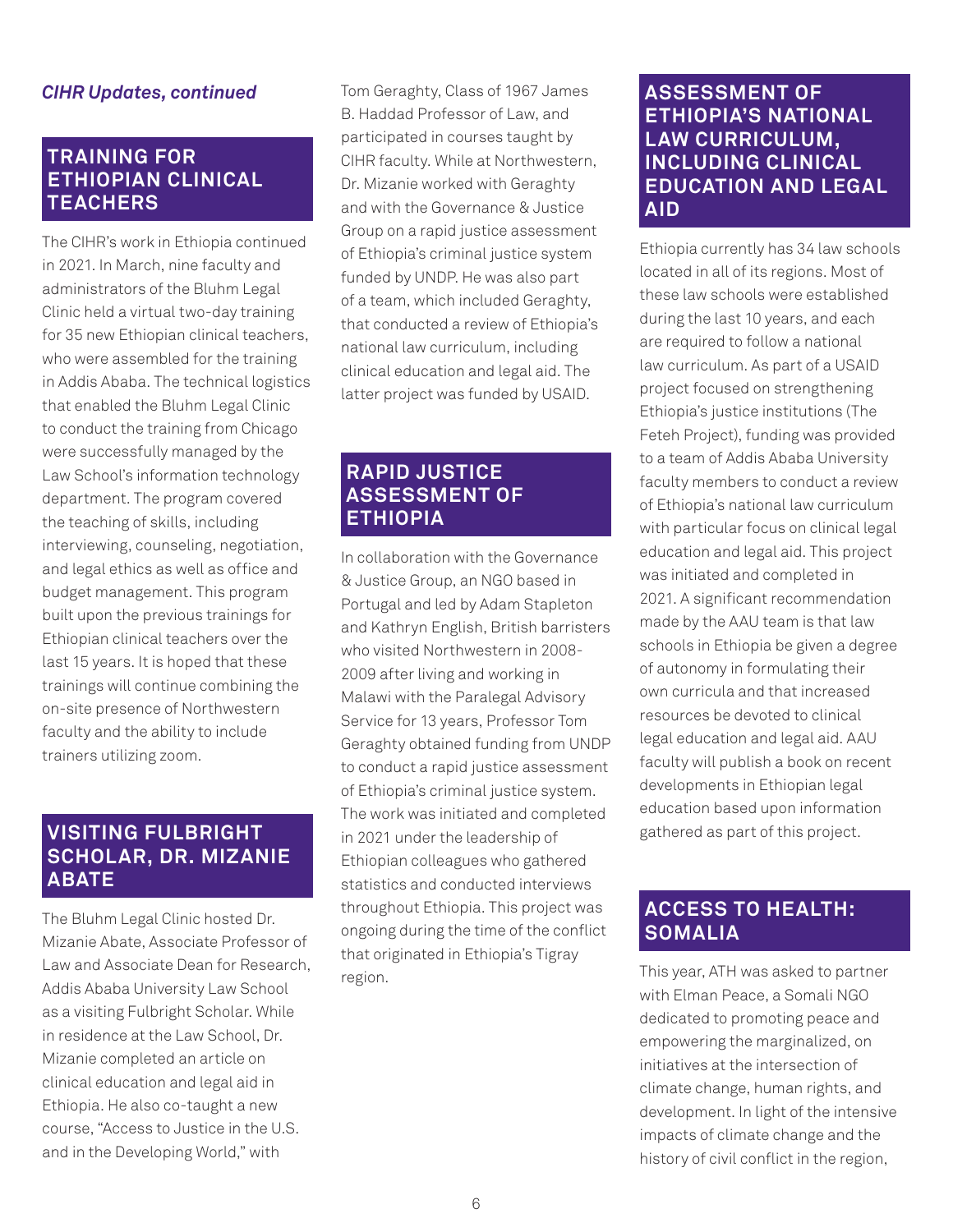the focus of our collaboration is an assessment of opportunities for community-based initiatives in Somalia at the intersection of climate change, peace and security.

Seven teams of multidisciplinary Law, Kellogg and Feinberg students developed recommendations for Elman Peace including a climate change adaptation checklist, an analysis of climate-related security risks in Somalia, a proposal for a youth-led approach to climate action, the role of public-private partnerships, and avenues for advocacy in light of Somalia's obligations pursuant to the UN Framework Convention on Climate Change. Over the summer, an Access to Health student wrote an explainer for community-based NGOS illustrating the link between climate change and conflict in the Lake Chad Basin region and a proposal on various project management tools. We have also partnered with students from the University of Illinois-Chicago Biomedical Visualization program to create visuals that illustrate the link between climate change and security and how it affects different parts of the community, namely women and girls, youth, farmer and herders.

On the Institute for Global Health's Global Health Education Day, Schuette Clinical Fellow in Health and Human Rights Alexandra Tarzikhan presented on the impacts of climate change on health through the increased prevalence of infectious and noninfectious diseases and the impacts on food security, general safety, and access to preventative and diagnostic healthcare. Tarzikhan was awarded an Honorable Mention for the virtual poster presentation, which can be found here.

# **UN GENERAL ASSEMBLY SPECIAL SESSION ON CORRUPTION**

 In June, Juliet Sorensen, Clinical Professor of Law; Schuette Clinical Fellow Alexandra Tarzikhan; and their student organized a side event at the UN General Assembly Special Session on Corruption titled "Corruption in the Era of Covid-19: An Impediment to Global Health, Human Rights, and Development." Co-sponsored by the U.S. delegation to the UNGASS, the side event was a timely opportunity to identify and discuss opportunities for the international community to prevent corruption, waste, fraud and abuse in the Covid-19 vaccine supply and distribution chain. A recording of the session can be found here.

# **INTER-AMERICAN COURT OF HUMAN RIGHTS AMICUS BRIEF–**  *MANUELA AND FAMILY V. EL SALVADOR*

 With the Clooney Foundation for Justice as co-counsel, Professor Juliet Sorensen, Schuette Clinical Fellow Alexandra Tarzikhan, and their student filed an amicus brief before the Inter-American Court of Human Rights in the case of *Manuela and Family v. El Salvador.* The brief advised the Court as to the myriad human rights and health consequences of El Salvador's total ban on abortion, including the wrongful conviction of "Manuela" for aggravated homicide when she had in fact experienced an obstetric emergency. The court issued a ruling; although it did not go so far as to dismantle El Salvador's criminalization of abortion, the court

made significant findings about the rights to health and fair trial, both of which were violated in this sad care and ordered El Salvador to undertake meaningful reparations.

# **SUPREME COURT AMICUS BRIEF–***DOBBS V. JACKSON*

 Professor Juliet Sorensen and Schuette Clinical Fellow Alexandra Tarzikhan worked with Professor Xiao Wang, Clinical Assistant Professor of Law and the new Director of the Appellate Advocacy Center, on an amicus in *Dobbs v. Jackson Women's Health*. Dobbs concerns the constitutionality of Mississippi House Bill 1510, which bans abortions after 15 weeks' gestational age, with very limited exceptions for medical emergencies or severe fatal abnormalities. CIHR and the Appellate Advocacy Center co-counseled the brief, which was filed on behalf of the Global Justice Center, Amnesty International, and Human Rights Watch.

# **NEW SCHUETTE GLOBAL FELLOW IN HEALTH AND HUMAN RIGHTS– REYNOLDS TAYLOR**

 Reynolds Taylor, a recent JD/MBA graduate from Northwestern Pritzker School of Law and Northwestern Kellogg School of Management, joined the Corporate Accountability Lab in September after receiving the Schuette Global Fellowship in Health and Human Rights. During law school, Taylor focused on ending corporate impunity for human rights abuses,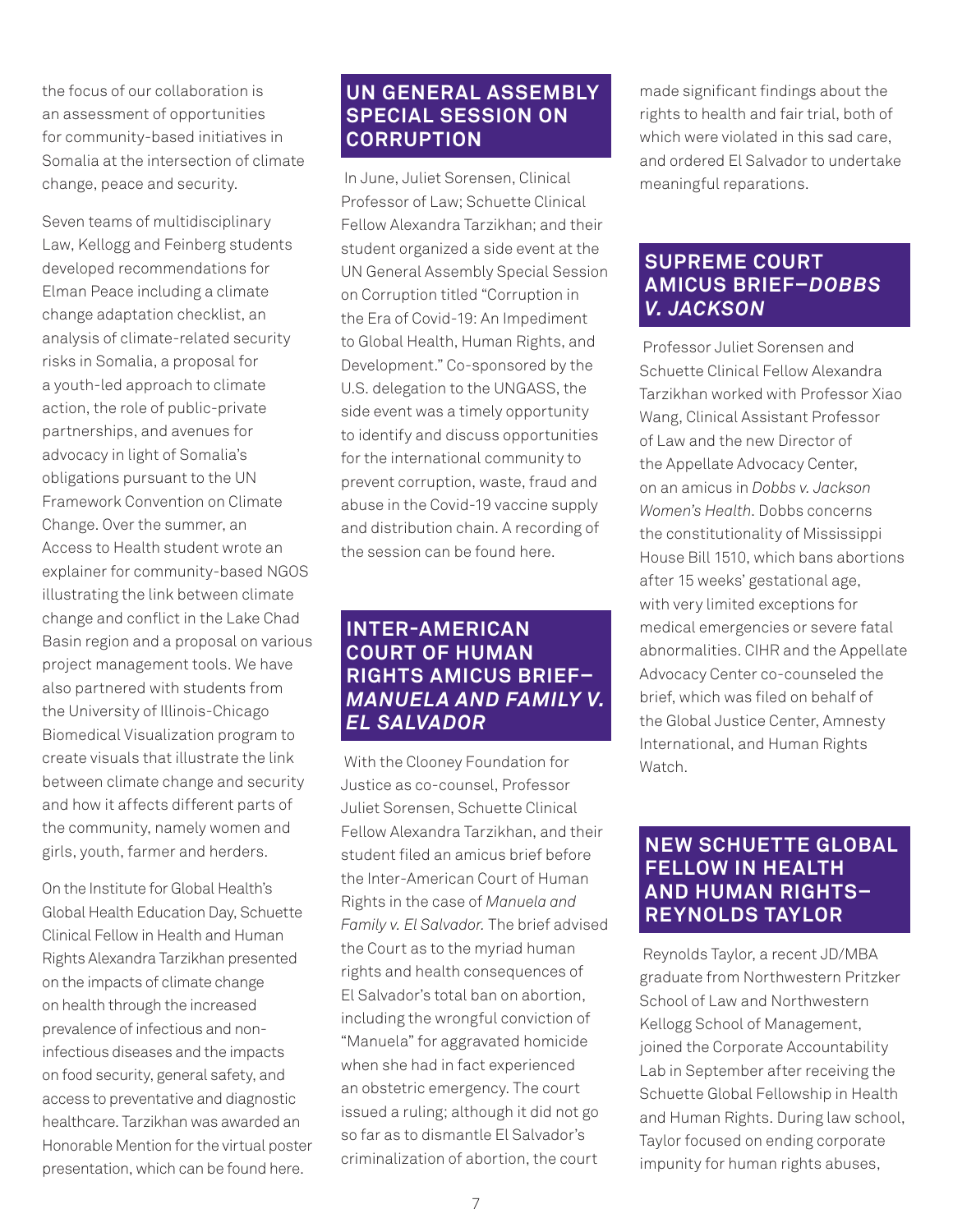#### *CIHR Updates, continued*

crimes against humanity, and war crimes. She worked with Basmeh and Zeitooneh in Lebanon's Shatila Camp and traveled to Beirut with Schuette Clinical Fellow Alexandra Tarzikhan to help implement an income-generating program for displaced Syrian women suffering under restrictive labor laws. Prior to law school, Taylor managed a portfolio of political action and social justice projects across the health care, reproductive justice, climate, and tax policy sectors.

# **INTERNATIONAL MIGRATION AND REFUGEE LAW MOOT COURT COMPETITION**

Schuette Clinical Fellow Alexandra Tarzikhan will be coaching a team of students during the 2022 International Migration and Refugee Law Moot Court Competition. The competition, which will be hosted by Ghent University, consisted of a written round in October and November 2021 and a two-day oral round in Ghent, Belgium. Each team pleads a fictitious case between a State and a migrant before a judicial body.

# **COP26**

 Schuette Clinical Fellow Alexandra Tarzikhan attended the first week of COP26, the UN Climate Change Conference, as part of the Northwestern University Delegation organized by the Buffett Institute for Global Affairs. Tarzikhan's interests

around climate change lie at the intersection of peace, security and climate change in Somalia, the nexus between climate change and migration, and the environmental impacts of Ghana's cocoa sector. Relevant sessions included Getting to Net Zero Healthcare for All, Negotiating the Paris Agreement: Insider Stories, Tracking Credible Climate Action, Climate Storytellers, COP 26 Presidency's Open Dialogue, and Indigenous Peoples of the Amazon and Climate Change: New Solutions for Energy from the Indigenous Territories. Participating in the COP provided our Schuette Fellow with the opportunity to engage in a critically important issue in a unique UN forum. Alex was interviewed by WBEZ and spoke on a panel at the Institute for Sustainability and Energy at Northwestern about her experience.

# **ALUMNI REFLECTIONS**

### **Alexa M. Posliff LLM '18, Litigation, Mousseau DeLuca McPherson Prince LLP**

I am currently working as a litigator at a well-established firm in my hometown of Windsor, Ontario, Canada. My practice consists of two primary areas: (1) civil litigation, with a focus on employment law and municipal law, and (2) acting as an Agent for the Department of Public Prosecutions as a federal prosecutor. My experience at Northwestern's LLM program certainly helped make me into the lawyer I am today. At Northwestern's IHR Clinic, I was able to assist clients who were often going through traumatic experiences and needed guidance through highly technical and sensitive legal issues. I feel better trained to assist clients who may have recently experienced, or are currently experiencing, discrimination and/or harassment at their workplace. Further, I am currently in the process of completing a certificate program with the University of Toronto in Managing, Investigating, and Resolving Workplace Harassment Complaints. I believe the experience I gained at Northwestern's IHR Clinic provided me with many of the tools I need to help clients through what could be one of the worst experiences in their lives, which is often made more stressful through litigation.

The highlight of my LLM experience was traveling to Geneva, Switzerland to speak before the Human Rights Committee on behalf of a number of groups advocating for LGBTQI+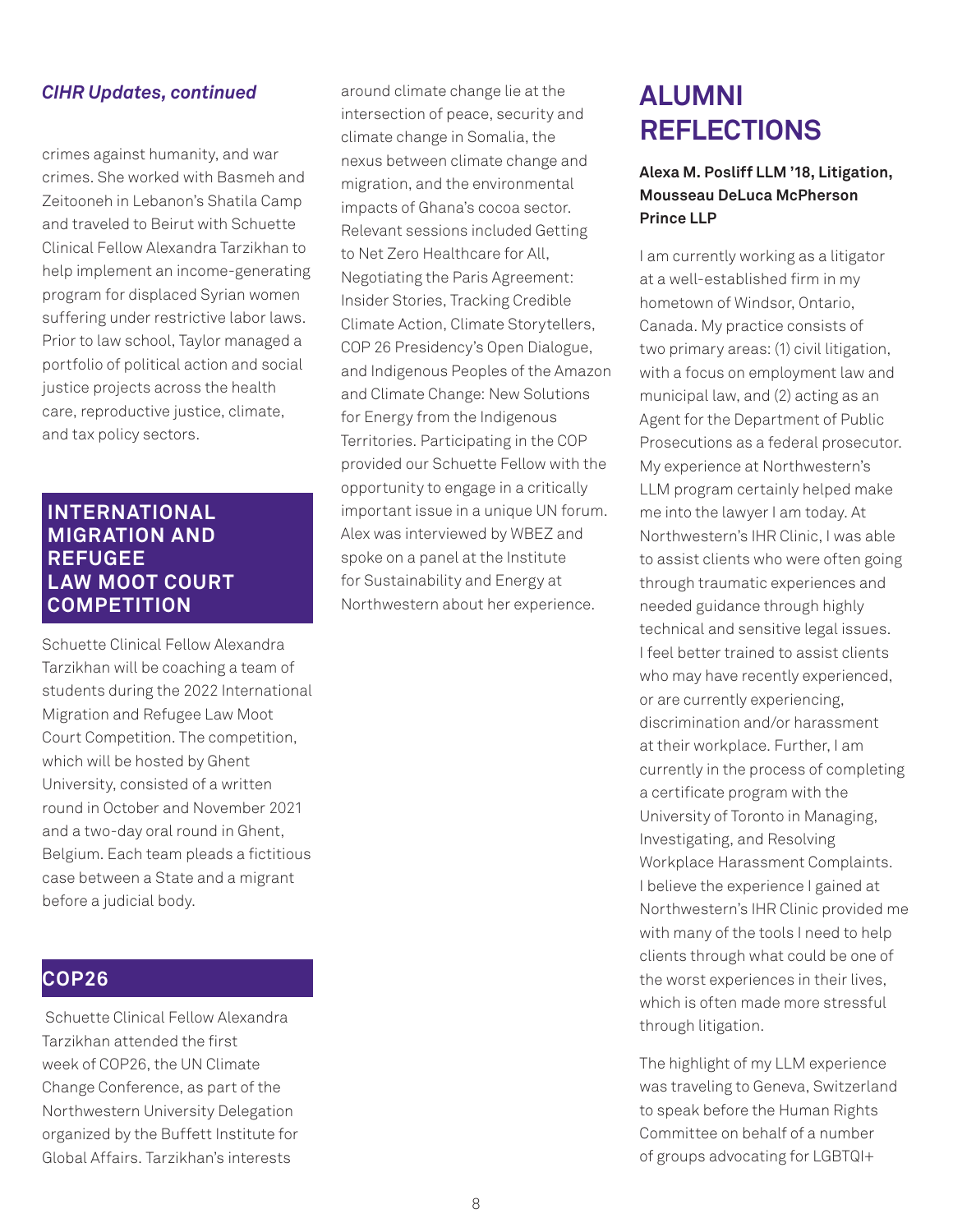persons in Liberia. I was humbled to be representing the interests of so many people on the other side of the world, and privileged to present the research our partners on the ground provided. I think of that experience (and many others at Northwestern) often, and it helps me get through tough days at work. I try to do as much pro bono work as I can. Since graduating from Northwestern, I have been a lawyer supervisor with the Pro Bono Students of Canada chapter at the University of Windsor Faculty of Law. The project I have been working on for the past few years has been at the law school's Trans ID Clinic - a partnership between the law school and Trans Wellness Ontario, which aims to help transgender clients change their names and gender on government-issued identity documents.

### **Stephanie Kamel LLM '19,** *Attorney & Interim Director, Illinois Innocence Project*

I am privileged to work at the Illinois Innocence Project (IIP) advocating on behalf of innocent people wrongfully incarcerated in Illinois prisons. As the Interim Director, I co-lead the Project with our Legal Director. Now celebrating our 20th Anniversary, IIP has seen the release or exoneration of 20 clients, eight of which occurred in the past 18 months. While based at the University of Illinois Springfield, the Project has a significant presence on all three U of I campuses via undergraduate internships, legal externships and wrongful conviction courses. We advocate through post-conviction litigation; educate students, the public and police cadets at the Police Training Institute in Champaign; and work on criminal

justice reform including the recently passed "Juvenile Deception" bill the passage of which IIP facilitated in conjunction with Northwestern's Center for Wrongful Convictions and New York's Innocence Project.

My experience in the IHR LLM program and working in the IHR legal clinic helped prepare me for the "heaviness" of practicing in the area of human rights law. The Clinic project work along with the various readings and discussions allowed us to experience and address the lows and highs that come with along with a human rights' legal practice. The highlight of my IHR LLM experience was meeting and befriending my classmates, amazing attorneys from around the world. Learning about their cultures in and outside of class, sharing meals, and discussing issues and current world events was one of the most wonderful and gratifying experiences throughout my year spent in the Northwestern IHR LLM program.

#### **Ilan Gafni LLM '14,** *PHD Candidate, London School of Economics*

After graduating from Northwestern, I started working as a Senior Law Clerk to the Israeli Supreme Court Deputy President, Justice Elyakim Rubinstein. For a little over four years, I engaged with different legal questions in varied areas of the law, including complex human rights matters. After Justice Rubinstein's retirement, I decided it was time to go back to academia. In 2017, I was privileged to be accepted to the PhD program in Law at the London School of Economics and Political Science, where I received a full scholarship for my studies. As part of my thesis, I research compensation claims under English law, made by

private individuals against public authorities for violating their rights. I also teach Legal Research and the Law of Obligations, for which I was awarded the LSE Teaching Award last year.

My current work and research are influenced by the knowledge and experiences I gained during my LLM studies. While the LLM focused on the International Law perspective and the role of different institutions in protecting human rights, my current research focuses on monetary remedies that allow people mistreated by the state to receive both compensation and recognition of the harm done to them. Looking back at my time in Northwestern's LLM program, my most meaningful experience was taking part in the International Human Rights Clinic, led at the time by Professor Sandra Babcock. Our work with former death row prisoners in Malawi who were awaiting resentencing, which included interviewing them in-person at the prison and then collecting mitigating evidence for their release, was an eye-opening experience of the impact we lawyers can have on the lives of others.

#### **Keith Armstrong LLM '21,** *Litigation Fellow, RAICES*

At the end of September, I began working as a Litigation Fellow at RAICES, an immigrant rights organization based in Texas, on a public interest fellowship funded by Northwestern Pritzker School of Law. As a member of RAICES' litigation team, I am involved in cases that seek to hold the government and its contractors accountable for violating the rights of migrants and asylum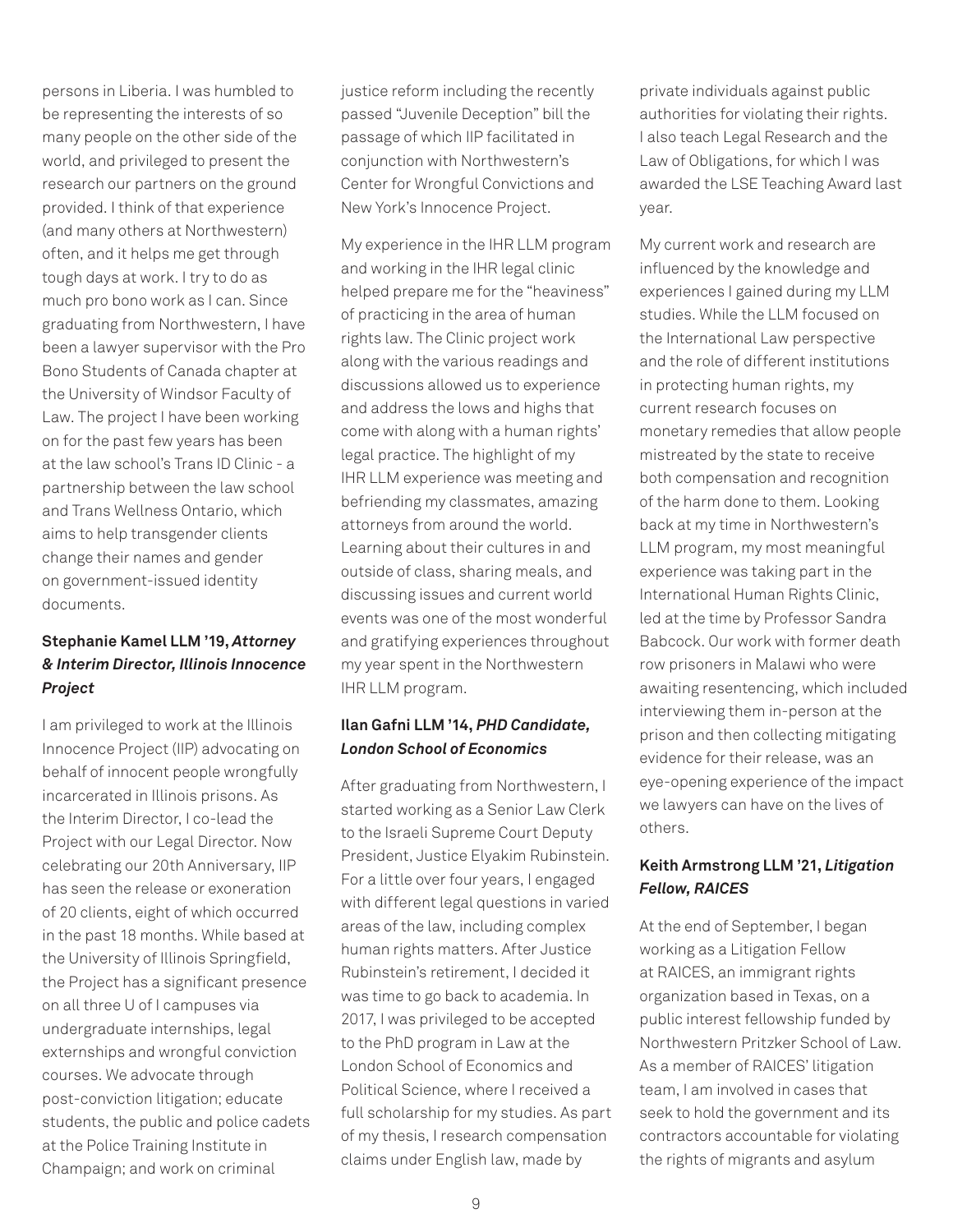#### *Alumni Reflections, continued*

seekers. Much of the work supports migrants who faced harm in the vast American immigration detention system, had their due process rights violated during their immigration proceedings, or were otherwise prevented from asserting their right to asylum.

I arrived at Northwestern Law committed to advancing human rights, but had many disparate ideas about my specific focus. During my first two summers, I worked on issues related to corporate accountability and international justice. However, I grew increasingly passionate about migrant rights through volunteer work with the International Refugee Assistance Project, the Young Center for Immigrant Children's Rights, and Al Otro Lado, a binational migrant rights organization based in Tijuana, Mexico, and San Diego, California. I also spent my 3L summer with the National Immigrant Justice Center.

In Professor Bridget Arimond's International Human Rights Advocacy Clinic, I helped draft a report on human rights abuses occurring in privatized immigration detention facilities for the United Nations Working Group on the Use of Mercenaries. The disturbing details that emerged from my research deepened my commitment to upholding migrant rights. During my international externship, which I completed during my last semester of my dual-degree JD/LLM- International Human Rights, I worked full-time with RAICES, where I learned from experienced litigators and human rights practitioners. I realized that

RAICES' litigation team was precisely where I wanted to start my career and was fortunate enough to receive a fellowship that made this possible.

The JD/LLM-International Human Rights program not only helped me acquire the skills I need to undertake my work, but it provided me with the support and guidance to deepen my interest in migrant rights, and ultimately, through my international externship, a springboard into my career.

#### **Reilly Frye LLM '21,** *Border Legal Fellow, UNHCR*

My fellowship at the UNHCR has only recently begun, but already I've been exposed to many learning opportunities. My role involves working to expand legal support and legal empowerment for asylumseekers at the border through UNHCR-led cross-border programs. In this capacity, I get exposure to legal organizations, community organizers, local governments, and international organizations in West Texas, New Mexico, and Juarez, MX. My role emphasizes the need to stay current on legal, political, and policy developments that impact refugees and asylum seekers at the border. My favorite part of the fellowship, so far, is being introduced to this community of actors that are all working to provide international protection and humanitarian assistance to asylumseekers and refugees.

I knew coming into law school that I wanted to work with migrant populations once I graduated. I also knew that I wanted to approach immigration in the U.S. with an international lens. Northwestern's

J.D./LL.M. program gave me the foundation that I needed in domestic law, while also allowing me to explore how domestic law relates to, and can be improved by, international law. For example, one semester, I was enrolled in the Immigration Clinic, helping to represent an asylum seeker from Guatemala, while also taking a class on International Human Rights Law. We covered the Convention Against Torture (CAT) in class at the same time that our team in the Clinic was asking for CAT relief for our client. That experienced showed me that it's not only practical to understand domestic law through an international law lens, but it also leads to creative thinking. I wrote my Comment on applying an international criminal law framework to the domestic immigration issue of family separation. The J.D./LL.M. program was crucial in enabling me to write that Comment, as I had access to both domestic and international lawyers who I could consult and brainstorm with throughout the process.

I also believe that my involvement in the Migrants Rights Project, a collaboration between CIHR and the International Children's Rights Advocacy Clinic, led directly to my current fellowship. We worked with lawyers on the border and in the interior, as well as individuals who were currently and formerly detained to write reports to various human rights mechanisms. The project gave me the practical background on border actors and policies, in conjunction with training on human rights instruments, that I needed to be able to step into my current role.

The highlight of my J.D./LL.M experience was a CIHR trip to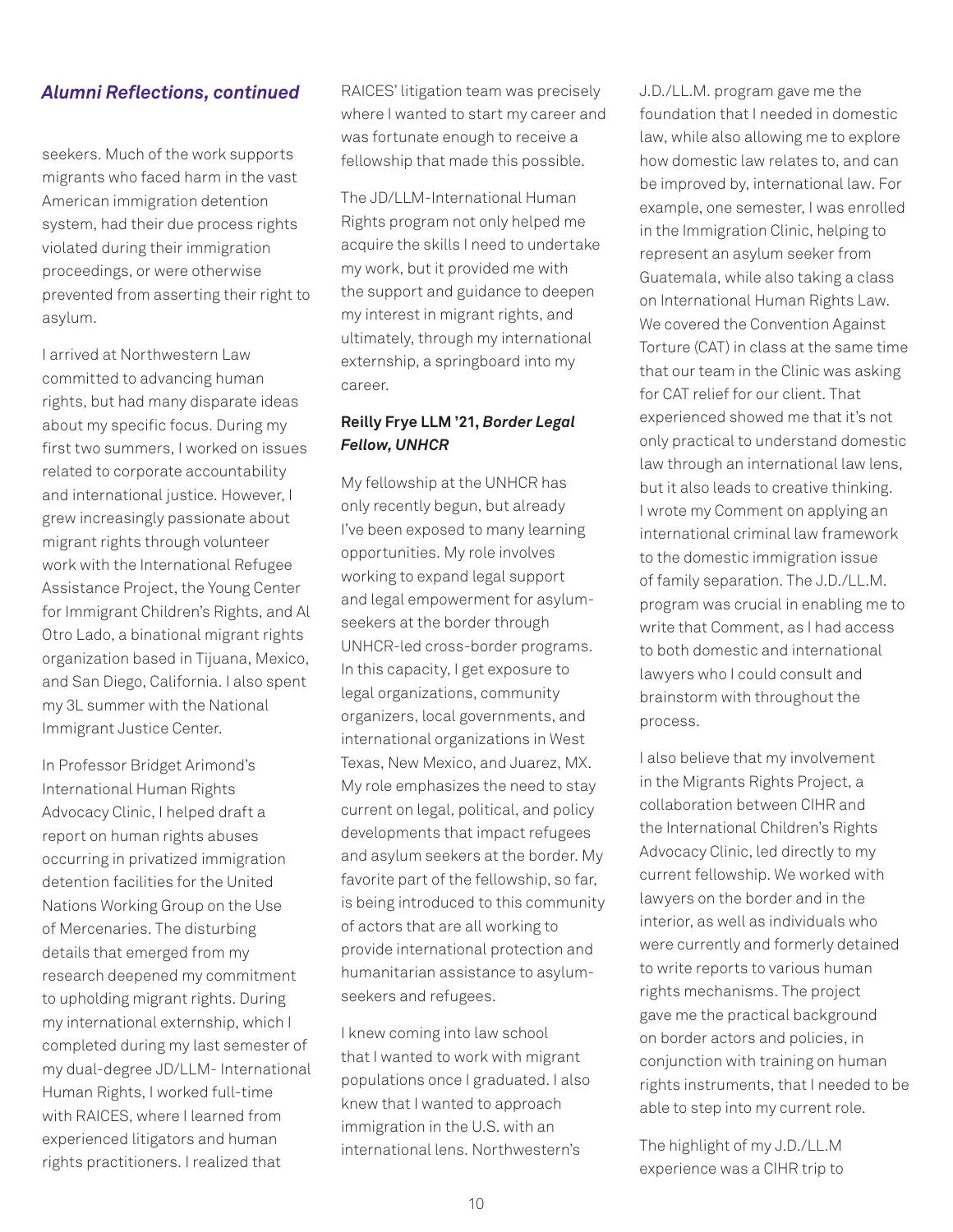Myanmar in 2020. I was honored to be included in a group of three students who were asked to write a shadow report on behalf of a Muslim non-governmental organization in Yangon. We interviewed over 30 Muslim leaders, attorneys, and activists on the discrimination against non-Rohingya Muslims to submit for Myanmar's Universal Periodic Review. My training in person-first interviewing at the Immigration Clinic gave me the tools I needed to conduct trauma-informed interviews with these men, and my LL.M. classes allowed me to match the human rights violations they discussed to the international law necessary to write a compelling report—for example, the burning of mosques and Article 18 of the ICCPR. I think of these men and their bravery often as we hear news of the military junta in Myanmar today.

#### **Prapoosa KC LLM IHR '20,** *Legal Associate, Green Law Associates LTD*

I am working as a Partner at a Human Rights-based law firm. Our firm files petitions to the Supreme Court of Nepal against violations of Fundamental Rights of our clients by the State authorities. Simultaneously, I am working as a part-time Assistant Professor of Law at Kathmandu School of Law, my alma mater for my undergrad degree. I am also writing a report about Conflict Related to Sexual Violence in Nepal with Professor Gabriella Citroni, who is a member of the Working Group on Enforced or Involuntary Disapearances.

#### **Tetyana Yarameko LLM '18,**  *Associate, Quinn Emanuel*

I graduated from an IHR-LLM

program with honors in 2018 and presently work as an associate at Quinn Emanuel law firm in London. I am mostly engaged in complex international contentious matters, including against sovereign states. For instance, I act for a Ukrainian state bank in an investment treaty claim against the Russian Federation arising from the expropriation of the bank's assets in Crimea. This case is an example of an attempt to defy Russia's impunity for its illegal annexation of Crimea in 2014. I also remain involved in pro bono activities and each year I sign up to judge the Philip C. Jessup International Law Moot Court competition.

The IHR-LLM program was fundamental in shaping my understanding of international law and its role in vindicating human rights violations. In this context, I especially value the human rights advocacy course and the international human rights advocacy clinic, taught by Professor Bridget Arimond. Classes with Professors Scheffer and Sawyer likewise provided me with a thorough understanding of international criminal law and United Nations law. My overall learning experience during the IHR-LLM program was exceptional, intellectually stimulating and very hands-on.

### **Trilce Gabriela Valdivia Aguilar LLM '18,** *Lecturer, Universidad Católica San Pablo*

Currently, I am working as a full-time lecturer at Universidad Católica San Pablo in Arequipa, Peru. My activities involve teaching Human Rights Law and Constitutional Law courses. As part of my research activities, last year I worked on a monograph

book concerning the right to privacy in the Peruvian Legal System. This monograph is part of a collection of books celebrating the bicentennial of Peruvian independence. It aims to be written in simple language, so people who are not lawyers or not specialized in law can read it and gain knowledge concerning the margins of protection of fundamental rights. Also, I coordinate the legal clinic, which I helped create two years ago. We have different projects. Currently, the most important one involves granting legal services to Venezuelan immigrants in the country.

My year at Northwestern was one of the most challenging but also most rewarding experiences of my life. Obtaining a master's degree allowed me to gain a position in the faculty of a Peruvian law school and to widen my research perspectives and my understanding of the legal profession. I don't regret taking not only the classes in the human rights specialization, but also exploring classes on US Constitutional Law and Comparative Law, a chance I did not have during my JD studies in Peru.

During my spring semester I had the chance to participate in the Legal Clinic advocating for the rights of transgender women in Guatemala. We presented a shadow report to the Human Rights Committee and traveled to Geneva for the oral pleadings. Being directly coached by Professor Bridget Arimond on the improvement of my writing and oral skills, interviewing clients, and personally defending them at an institution of the relevance of the UN Human Rights Committee was a dream come true and convinced me to create a similar space for my future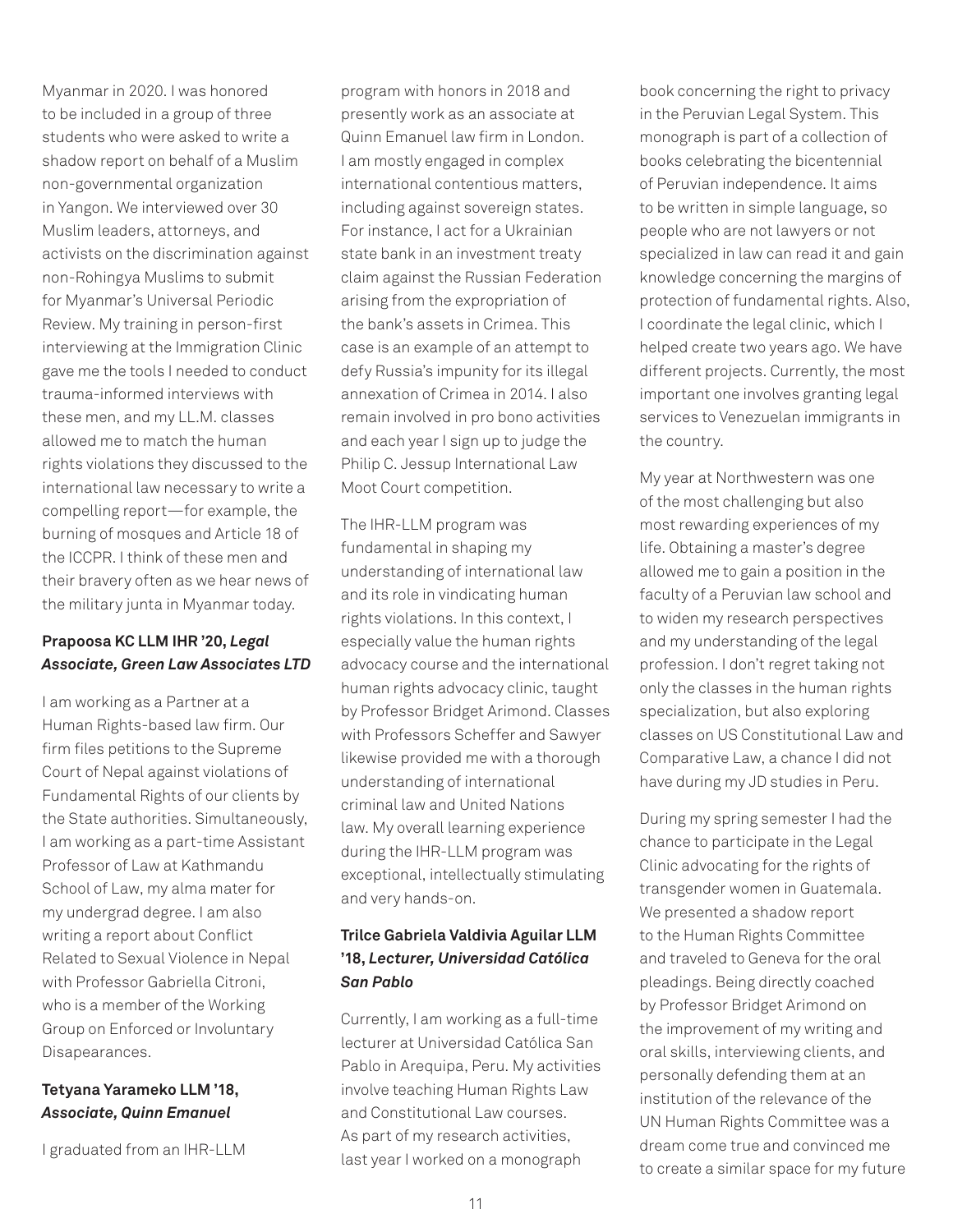### *Alumni Reflections, continued*

students in Peru.

This semester, for the first time, I had the chance to teach Comparative Constitutional Law at the master's level (Master in Constitutional Law at Universidad Privada de Tacna). Also, I frequently present my draft papers at national and international conferences. Last July, I participated in the Junior Scholars Forum of the International Association of Constitutional Law, organized by the NUS (National University of Singapore) and Melbourne Law School.

Peru is one of the countries which has been worst hit by the Covid-19 pandemic. This has left many families with orphan children. The parents who belonged to the least privileged working class used to deposit monthly stipends to the Peruvian State Social Security office in order to have a pension in the future. Now, their children are entitled to these funds (they are entitled to receive an orphan's pension). Yet, in Peru, the parent that survived (or the children's guardian) needs to ask for a judicial authorization in order to get the pension paid at a bank (parents and guardians need a special authorization to dispose of their children's assets). I am helping some families with these judicial proceedings at a pro bono basis, so their children have access to these funds, which they are entitled to.

# **Q&A with Mariana Scolaro '20,**  *Associate Consultant, One South*

**What was your experience like as a Schuette Global Fellow at the Center for Reproductive Rights?**

I was a Legal Fellow at the Global Legal Strategies (GLS) unit of the Center. When I joined, the unit had been created recently, so there was a lot of room for shaping and developing our role and impact within the Center at large, which was exciting. It was a truly rich experience since I had the opportunity to be involved in a wide range of activities.

I provided technical support, legal research and analysis to the GLS team, by delivering technical assistance and legal research to the Capacity and Consent Working Group in order to actively support the development of legal principles on capacity and consent by the end of the Fiscal Year 2021; conducting legal research and analysis to support the maintenance of the World Abortion Laws Map, as well as providing technical assistance to external audiences when requested; and supporting the development of the litigation tracking tool through legal research and analysis of relevant jurisprudence.

I actively contributed to the creation and dissemination of training materials to both legal and non-legal audiences, by providing technical assistance to teams on capacitybuilding through assisting in the creation and dissemination of training materials on key reproductive rights

issues, and actively supporting the dissemination and training of legal principles generally by providing legal research and analysis and drafting materials where needed.

I addressed emerging reproductive rights legal issues by conducting legal research and writing to enhance knowledge dissemination on key reproductive rights concepts through the development of factsheets relating to the impact of sexual and reproductive rights during the Covid-19 pandemic. I coordinated and provided technical assistance to pro bono attorneys of eight partner law firms as they researched laws and policies around telemedicine and self-managed abortion in countries around the world and conducted both qualitative and quantitative analysis of that research in support of this mapping project.

I actively contributed to the development and execution of the GLS' strategic plan. I actively supported institutional objectives by periodically fielding legal inquiries through the "legal intake" email inbox. I would also like to mention that I had the opportunity to work alongside six amazing women: Alejandra Cárdenas, Katherine Mayall, Emma Chessen, Emily Walsh, Jamie Hanson and my direct supervisor Margaret Harpin. They all were definitely a highlight of my experience as a Fellow. Working and learning from such inspiring women made the difference for all the good reasons.

#### **How has your experience at Northwestern's LLM program shaped your career?**

One of the main features that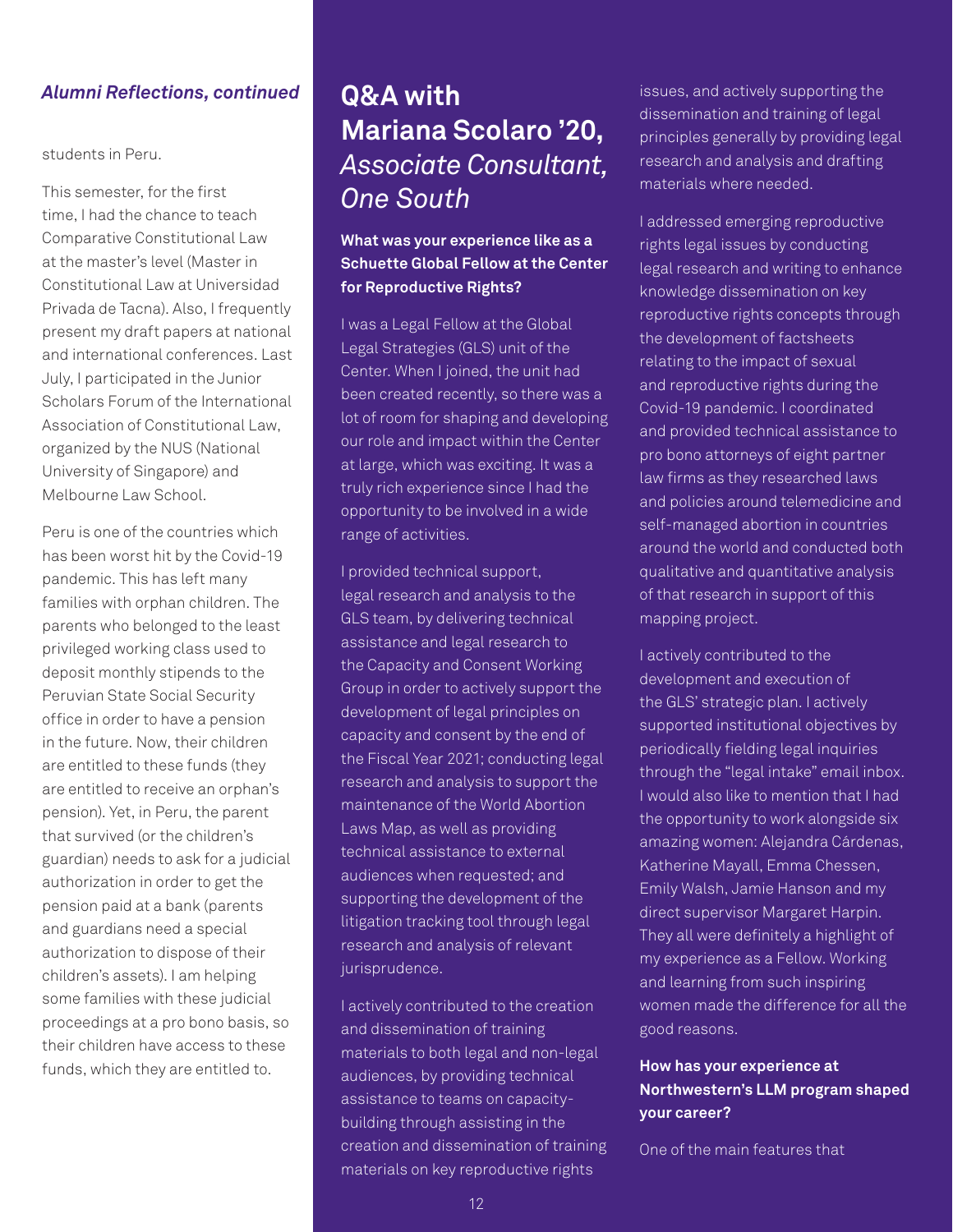attracted me the most to Northwestern's IHR LLM program was the opportunity to enroll in the clinical experience offered by the Center for International Human Rights of the University. And it was precisely the cases I had the privilege to work on at the Center that led me to become a Schuette Global Fellow, and now work in projects with a health and human rights issues focus.

I had the invaluable opportunity to be part of the Sexual and Reproductive Health Rights Project during my Fall semester when I enrolled in the International Human Rights Clinic, which involved drafting an Amicus Curiae to support four cases before the UN Human Rights Committee, in relation to the right to a life with dignity and access to legal and safe abortion, in partnership with the Center for Reproductive Rights and Planned Parenthood Global. This experience sparked my interest in health and human rights issues and made me understand that guaranteeing sexual and reproductive health rights is critical to protect fundamental liberties and, therefore, necessary to break the cycles of poverty created by systems that overrule freedom of choice and autonomy. Before Northwestern I had developed my experience in international human rights law around other areas. However, on very few occasions had I felt more fulfilled and inspired than the times I spent collaborating on that Sexual and Reproductive Health Rights Project at the Clinic. That mission chose me then, and I keep choosing it every day.

Currently, I am working as an Associate Consultant for One South, which is an international development

consulting and research firm that supports organizations to understand and deliver social change. We invest in local capacity to access challenging contexts and provide expert planning, monitoring, and evaluation advice. Our goal is to support decision-makers in the global south to design relevant interventions, improve upon selected strategies, and deliver impactful social programs through applied research.

In particular, I am currently involved in three projects, all related to health and human rights issues: I am providing technical support, research and analysis to the consultancy team for a project with UNESCO, consisting in a situation analysis on comprehensive sexuality education in secondary schools in Malawi; actively supporting the coordination and execution of the final relevance, effectiveness and sustainability evaluation on the "Afford II" Program implemented by HelpAge, which aims to improve the quality of life of older persons by contributing altogether to the development of inclusive, effective and rights-based social protection systems in Ethiopia, Malawi, Mozambique and Tanzania; and also actively supporting the coordination and application of the Monitoring, Evaluation and Learning framework to the "Umunthu" Program, implemented by the Art and Global Health Centre Africa, which aims to promote health access as a fundamental human right of LGBTI people in Malawi.

#### **What was the highlight of your LLM experience?**

It is almost impossible to choose just one highlight of my LLM experience, which I think speaks great things

about both the program and Northwestern. I would like to mention at least three:

Enrolling in Clinic both semesters was one of the best decisions I could have made. It played a fundamental role in my career choices after finishing the program and it was such a great experience overall. I even got the opportunity to travel to Geneva and make a presentation at a side event of the United Nations Human Rights Committee to talk about the physical, mental, and social health consequences of forced motherhood as part of the Sexual and Reproductive Health Project.

I had the opportunity to be the student coach of Northwestern's team before the Price Media Law Moot Court competition. Being the moot court enthusiast that I am, this was a truly amazing experience. It was as challenging as it was rewarding, and I would strongly recommend students to join the team, which is also an opportunity to enjoy a closer learning experience from one of my dearest Professors at Northwestern, Doreen Weisenhaus.

Now, a common highlight of all my LLM experience was the brilliant, caring and truly marvelous people I met along the way. I am eternally grateful to the program for the mentors and friendships I gained during my time at Northwestern. I had never been in an environment where I felt so much admiration and motivation every day. If I had to sum up, I would say that feeling permanently inspired was the highlight of my LLM experience.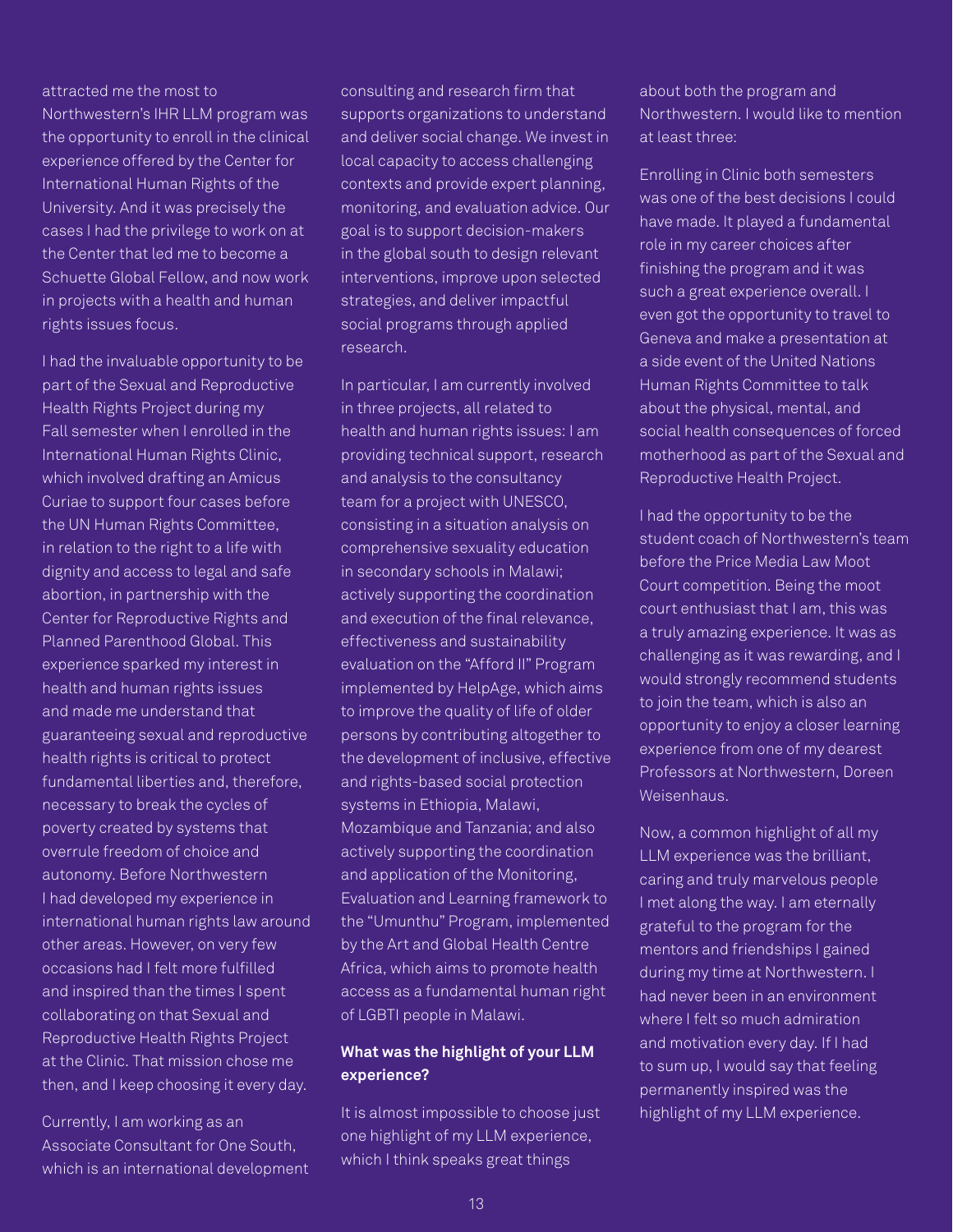# **More Alumni Stories**

### **Marco Bocchese LLM '10,** *Assistant Professor, Webster Vienna Private University*

After obtaining a law degree in his home country of Italy, Marco Bocches pursued his interest in international law through Northwestern's LLM program. During his time at Northwestern, Bocches was particularly influenced by Professor David Scheffer's International Criminal Law course. At Northwestern, Bocches valued the opportunity to learn from experts and professors with firsthand knowledge of the international criminal law field. Other influential professors included Professor Bridget Arimond and Stephen Sawyer, both of whom later served as recommenders for his PHD application. After he finished his LLM degree, Bocches sought to further his knowledge of the political, diplomatic and socioeconomic perspectives of the international criminal law field. His PHD research in Political Science addressed judicial cooperation with ICC investigations and prosecutions. He credits Professor Jide Nzelibe for his advice and guidance throughout his dissertation writing process. While pursuing his PHD, Bocches published a piece on the impact of international prosecutions on war continuations in the *Washington International Law Journal Association*. Additionally, he published a scholarly article for the *NYU Journal of International Law and Politics* exploring the relationship between the ICC and State Sovereignty. After obtaining his PHD, Bocches taught as an Adjunct Professor and later a Visiting Assistant Professor at UIC, teaching

undergrad courses in International Law and Political Science. Bocches has contributed scholarly writings to the *Journal of Conflict and Security Law*, the *Georgetown Journal of International Affairs* and the *International Journal of Human Rights*. In January, 2020, he was invited to teach Professor David Scheffer's course International Criminal Law at Northwestern. For Bocches, this was a dream come true, to transition from LLM, to PHD, and later to teach a course at Northwestern previously taught by his favorite Professor. Bocches currently holds an Assistant Professor position at Webster Vienna Private University in Vienna, Austria where he teaches undergraduate and graduate courses in Comparative Politics, Political Violence, and International Law and Relations.

Bocches's research interests include international criminal law, judicial cooperation with ICC investigations and prosecutions focused on West Africa. Bocches has traveled extensively for his research to international conferences and to conduct interviews in Ethiopia, New York for the UN General Assembly, the Ivory Coast, Colombia and Georgia. While traveling for his research Bocches speaks with NGOs, experts in crimes against humanity, state authorities, ICC field officers, state officials from the justice department, politicians from all parties, and diplomats exploring domestic cooperation with ongoing ICC investigations and prosecutions. He hopes to conduct research in Ukraine in the future. Bocches's LLM experience and later his PhD in Political Science proved invaluable to his development as an international

law and politics scholar.

#### **Sara Elizabeth Dill LLM '14,** *Partner, Antheum Global*

Sara Elizabeth Dill provides legal representation and strategic consulting for individuals, corporations, governments, and non-governmental associations. Her areas of focus include international law, human rights, foreign affairs, sanctions, war crimes, Sharia law, crossborder finance, and anticorruption. Her work is primarily in the MENA and Arabian Gulf regions, but she is active in the UK, EU, and US. In 2019, Dill was appointed as the International Bar Association's Arab Region liaison officer for war crimes and international criminal law.

In recent months, Dill has worked pro bono as an advisor and consultant on war crimes investigations in Afghanistan, and is part of a high level working group assisting with evacuation and resettlement of Afghans, in particular, Afghan women judges. She also served as an advisor to the UN and various governments as to the human rights considerations in emergency legislation enacted during the COVID-19 pandemic. Oftentimes her work involves examining existing legislation in a nation, and then highlighting what aspects pose a problem under international human rights law, and making recommendations for reform. She also consults on human rights litigation.

Dill has published numerous articles in recent years on international law, criminal defense, immigration, terrorism, human trafficking and free speech. She has spoken at international and national legal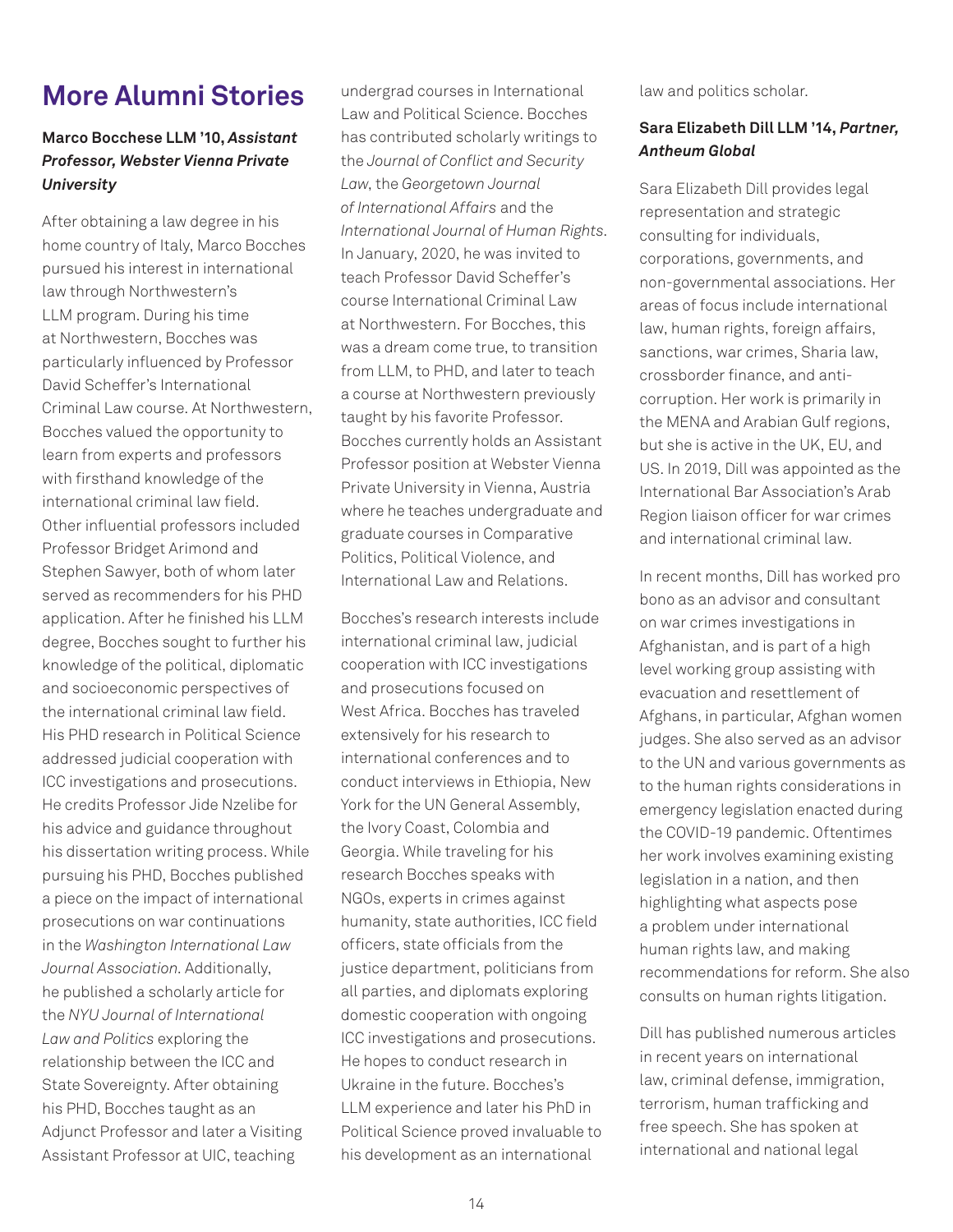conferences regarding war crimes, human rights, immigration and criminal law, human trafficking, and national security / counter terrorism matters, including her TEDx Talk, "Women Are Not Weapons Of War." (With a special thanks to Professor Jason DeSanto for stepping up as a last-minute coach and consigliere in the weeks before the talk).

In 2014, Dill served as a rapporteur to the UN Commission Against Torture. In January 2016, she presented her publication, *A Bleak House in Cuba: A Call for Reform and the Closure of Guantanamo*, at the Legal Challenges of Modern Warfare Conference at The Hague.

Dill was a founding member of the Dulles Justice Coalition, an organization of lawyers quickly mobilized to provide legal assistance in response to the Muslim Ban and to engage in policy advocacy and litigation to attempt to remove unlawful restrictions on and discrimination against Muslims. She serves on the board of Vantage Point, an innovative use of virtual reality to provide training and raise awareness on sexual harassment and assault. Most recently, Dill was named as a senior board member for Blue Tulip Human Rights Group for her work with purged Turkish military personnel and as a board member of O-Bazaar, working to empower and mentor Afghan women.

Dill's work would not be possible without her LLM in International Human Rights Law - and especially the influence and care of Professor David Scheffer. Not only did it provide her with the foundation of knowledge

and skills, but it expanded her international network. Dill frequently reaches out to her professors from Northwestern Law to participate in panels or work on new endeavors.

#### **Simon Crowther LLM '13,** *Legal Advisor, Amnesty International*

Simon Crowther is a Legal Advisor at Amnesty International in London, where he has worked for three years. His areas of focus include counterterrorism, criminal justice and the right to freedom of peace of assembly. His role involves litigation in international courts, UN Advocacy and advising Amnesty's researchers on human rights violations around the world. At the moment, Crowther's work focuses on Guantanamo Bay, where he is engaged in efforts to apply pressure on the Biden administration, lawmakers and the U.S public. Other areas of interest include protest movements in Hong Kong and Belarus.

In a recent project, Simon advised Amnesty's researchers on the global use of police battons, analyzing over 200 videos and assessing the legal authority in various countries to use battons. Crowther graduated from the LLM program in 2013. Highlights of the program for him were the incredible clinical education and the professors, specifically Bridget Arimond, who always showed dedication to her students, particularly the international students whom she welcomed with open arms. At Northwestern, Crowther honed his legal writing skills, drafting documents for the court, working on the high-level court case *Kiobel vs. Shell* and gaining direct advocacy experience. Through the clinic, Crowther traveled to

Cambodia where he worked as a trial monitor, monitoring a war crimes tribunal. When Crowther returned to the UK after graduating from the LLM program, his direct advocacy experience in drafting documents for courts and having working in Cambodia proved invaluable to his international law career and led to various opportunities, notably working as a Research intern and consultant at the Southern Africa Litigation Center. Outside of work, Simon frequently advises students at Universities on careers in international law-he has advised students at the University of London and Northwestern. He has served on roundtables as an expert on issues of counterterrorism and statelessness. He contributes to Just Security, an online forum which focuses on the analysis of issues of foreign policy, national security and rights. He previously contributed to *The Guardian* on issues of counterterrorism. He was recently featured on an Aljazeera Documentary "Inside Story" where he spoke about Guantanamo Bay. Additionally, he has previously served as Amnesty's Spokesperson on Julian Assange.